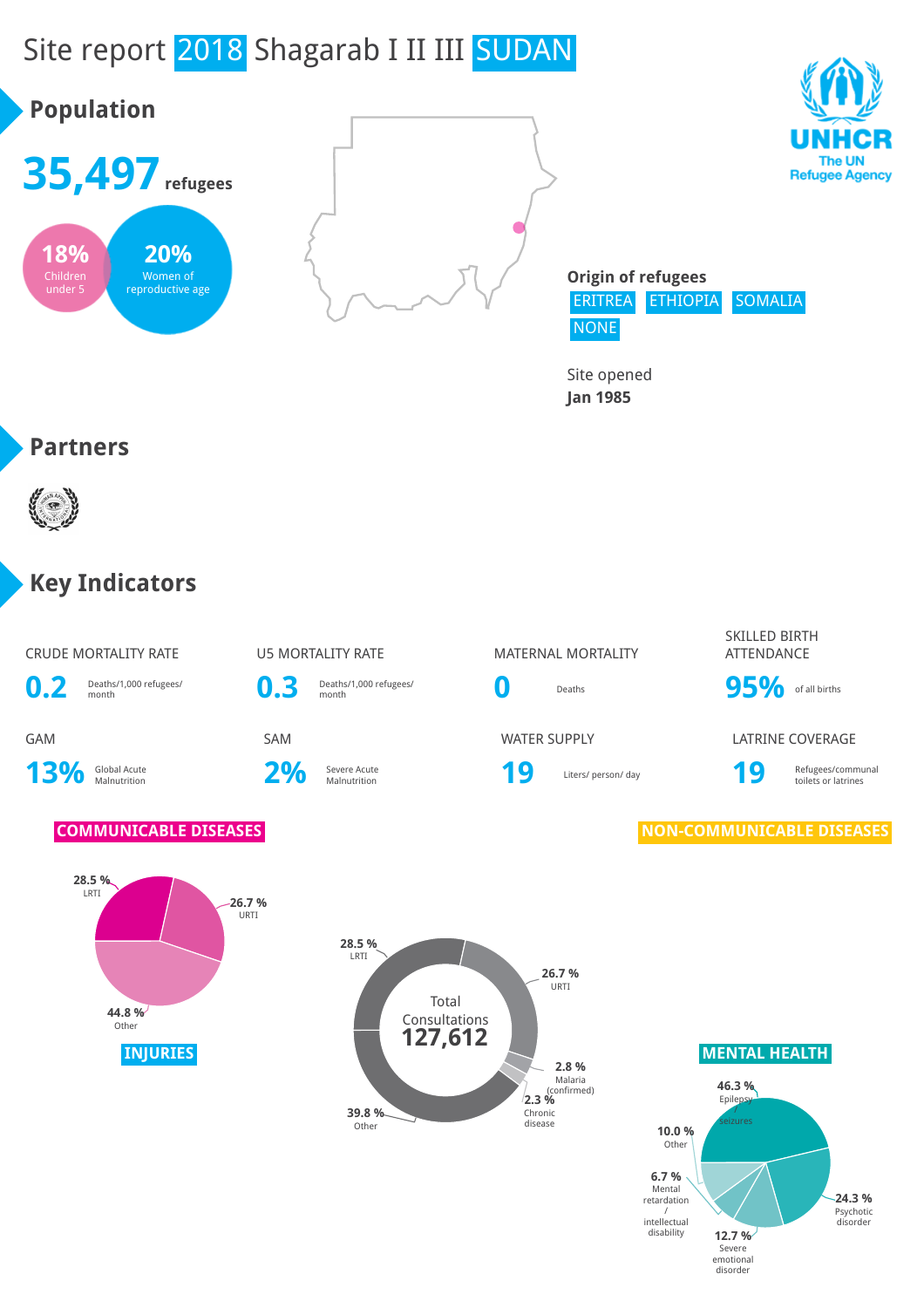### **Public Health**

| <b>HEALTH STAFFING</b>                                      | <b>INDICATOR</b> | <b>STANDARD</b> |           | <b>MORBIDITY</b>                                 | <b>INDICATOR</b> | <b>STANDARD</b> |   |
|-------------------------------------------------------------|------------------|-----------------|-----------|--------------------------------------------------|------------------|-----------------|---|
| Number of medical doctors                                   |                  | 1: 50,000       | $\bullet$ | Incidence of malaria among children under        | 20               |                 |   |
| Number of qualified nurses                                  |                  | $1:$ < 10,000   | $\bullet$ | Incidence of watery diarrhoea among              | 20               |                 |   |
| Number of community health workers                          |                  | 1:1,000         | $\bullet$ | children under 5                                 |                  |                 |   |
| <b>ACCESS AND UTILIZATION</b>                               | <b>INDICATOR</b> | <b>STANDARD</b> |           | Incidence of pneumonia among children<br>under 5 | 224              |                 |   |
| Consultations per trained clinician per day                 | 62               | < 50            | ☺         | Incidence of pneumonia among over 5              | 85               |                 |   |
| Health utilisation rate (new visits / refugee /             | 3.6              | $1 - 4$         | ◙         | Tuberculosis success rate                        |                  | < 90%           |   |
| year)<br>Proportion of host population consultations        | 16%              |                 |           | Were any MDR/X-TB cases diagnosed among<br>PoCs? |                  | <b>No</b>       |   |
| <b>MORTALITY</b>                                            | <b>INDICATOR</b> | <b>STANDARD</b> |           | <b>VACCINATION</b>                               | <b>INDICATOR</b> | <b>STANDARD</b> |   |
| <b>Crude Mortality Rate</b><br>(CMR) (/1000/month)          | 0.2              | < 0.75          | Ø         | Full vaccination coverage                        | 146%             | < 95%           |   |
| <b>Under-five Mortality Rate</b><br>(U5MR) (/1000/month)    | 0.3              | $< 1.5$         | Ø         | Measles vaccination coverage                     | 151%             | < 95%           |   |
| <b>Infant Mortality Rate</b><br>(IMR) (/1000 livebirths)    | 4.9              | $30$            | Ø         | Source of vaccination data                       |                  |                 |   |
| <b>Neonatal Mortality Rate</b><br>(NNMR) (/1000 livebirths) | 0                | < 20            | Ø         | IN-PATIENT DEPARTMENT (IPD)                      | <b>INDICATOR</b> | <b>STANDARD</b> |   |
| <b>OUTBREAK ALERT AND RESPONSE</b>                          | <b>INDICATOR</b> | <b>STANDARD</b> |           | Average length of stay (days)                    | 1.9              |                 |   |
| Proportion of outbreaks investigated within 48<br>hours     |                  | 100%            |           | Case fatality rate                               | 0.1              |                 |   |
| Number of outbreaks reported                                | $\bf{0}$         |                 |           | Hospitalisation rate                             | 43.9             | $50 - 150$      | Δ |

## **Reproductive Health**

| <b>ANTENATAL CARE</b>                                                                     | <b>INDICATOR</b> | <b>STANDARD</b> |   | <b>FAMILY PLANNING</b>                                                      | <b>INDICATOR</b> | <b>STANDARD</b> |   |
|-------------------------------------------------------------------------------------------|------------------|-----------------|---|-----------------------------------------------------------------------------|------------------|-----------------|---|
| Antenatal care coverage                                                                   | 104%             | > 90%           |   | Contraceptive prevalence rate                                               | 0%               | $\geq 30\%$     | ⊠ |
| Coverage of antenatal tetanus vaccination                                                 | 104%             | >95%            |   | Source of contraceptive prevalence data                                     |                  |                 |   |
| <b>DELIVERY CARE</b>                                                                      | <b>INDICATOR</b> | <b>STANDARD</b> |   | SEXUAL AND GENDER-BASED VIOLENCE (SGBV)                                     | <b>INDICATOR</b> | <b>STANDARD</b> |   |
| Proportion of births attended by skilled<br>personnel                                     | 95%              | $\geq 90\%$     | Ø | Total number of reported rapes                                              | $\mathbf{0}$     |                 |   |
| Proportion of births conducted by caesarean<br>section                                    | 3%               | $5 - 15%$       | ظ | Proportion of eligible rape survivors provided<br>with PEP within 72 hours  |                  | 100%            |   |
| Proportion of newborn infants with low birth<br>weight (<2500 gs) (weighed within 72 hrs) | 0%               | < 15%           |   | Proportion of eligible rape survivors provided<br>with ECP within 120 hours |                  | 100%            |   |
| Proportion of teenage pregnancies                                                         | 26%              |                 |   | SEXUALLY TRANSMITTED INFECTIONS (STIS)                                      | <b>INDICATOR</b> | <b>STANDARD</b> |   |
| Still birth rate (/ 1000 total births / month)                                            |                  |                 |   | Number of genital ulcer diseases                                            | $\mathbf{0}$     |                 |   |
| Number of maternal deaths                                                                 | $\mathbf{0}$     |                 |   | Number of Pelvic Inflammatory diseases                                      | 8                |                 |   |
| Proportion of maternal deaths investigated<br>within 48 hours                             |                  | 100%            |   |                                                                             |                  |                 |   |